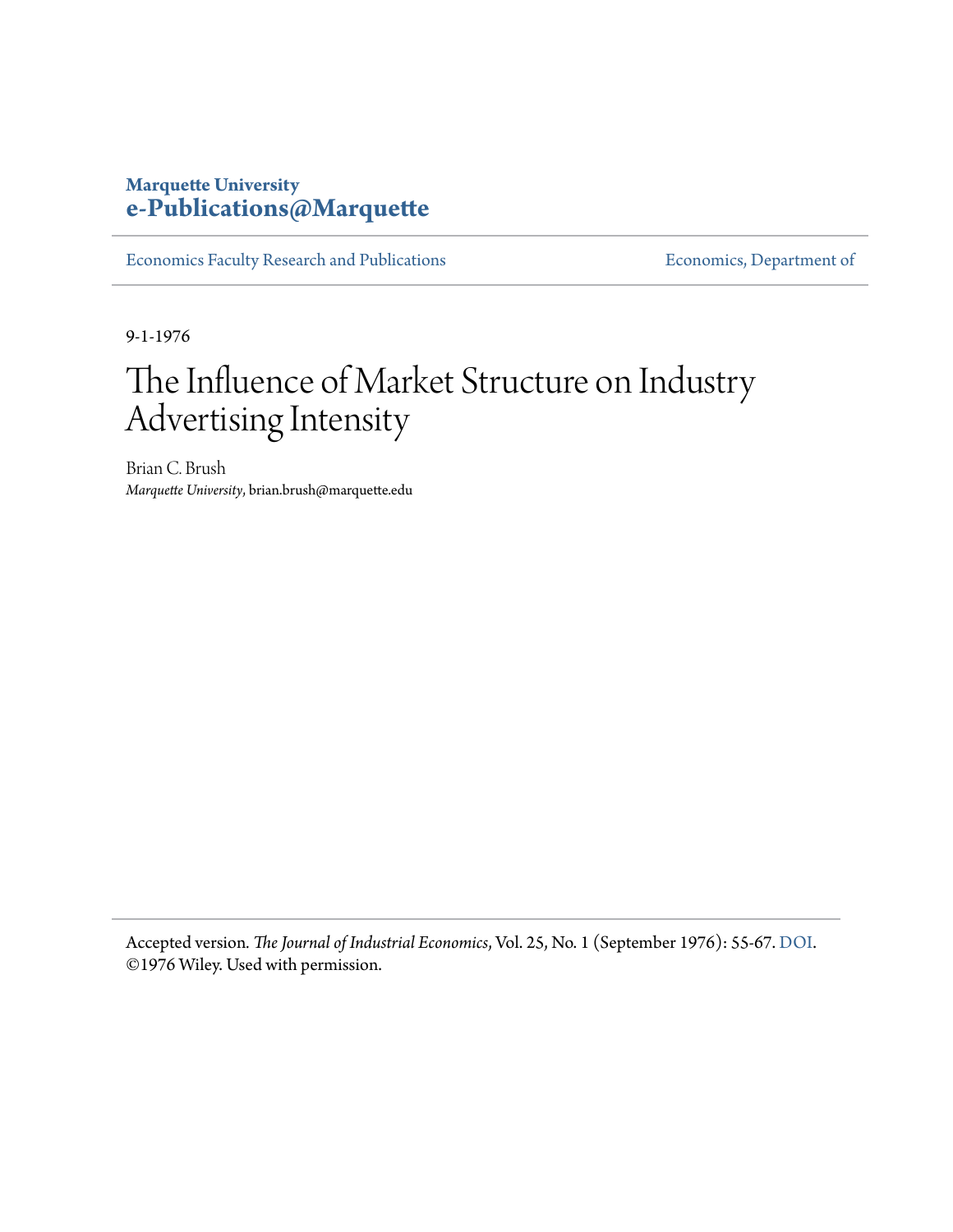#### **Marquette University**

## e-Publications@Marquette

## **Economics Faculty Research and Publications/Department of Economics**

This paper is NOT THE PUBLISHED VERSION; but the author's final, peer-reviewed manuscript. The published version may be accessed by following the link in the citation below.

The Journal of Industrial Economics, Vol. 25, No. 1, (September 1976): 55-67. DOI. This article is © Wiley and permission has been granted for this version to appear in e-Publications@Marquette. Wiley does not grant permission for this article to be further copied/distributed or hosted elsewhere without the express permission from Wiley.

#### Contents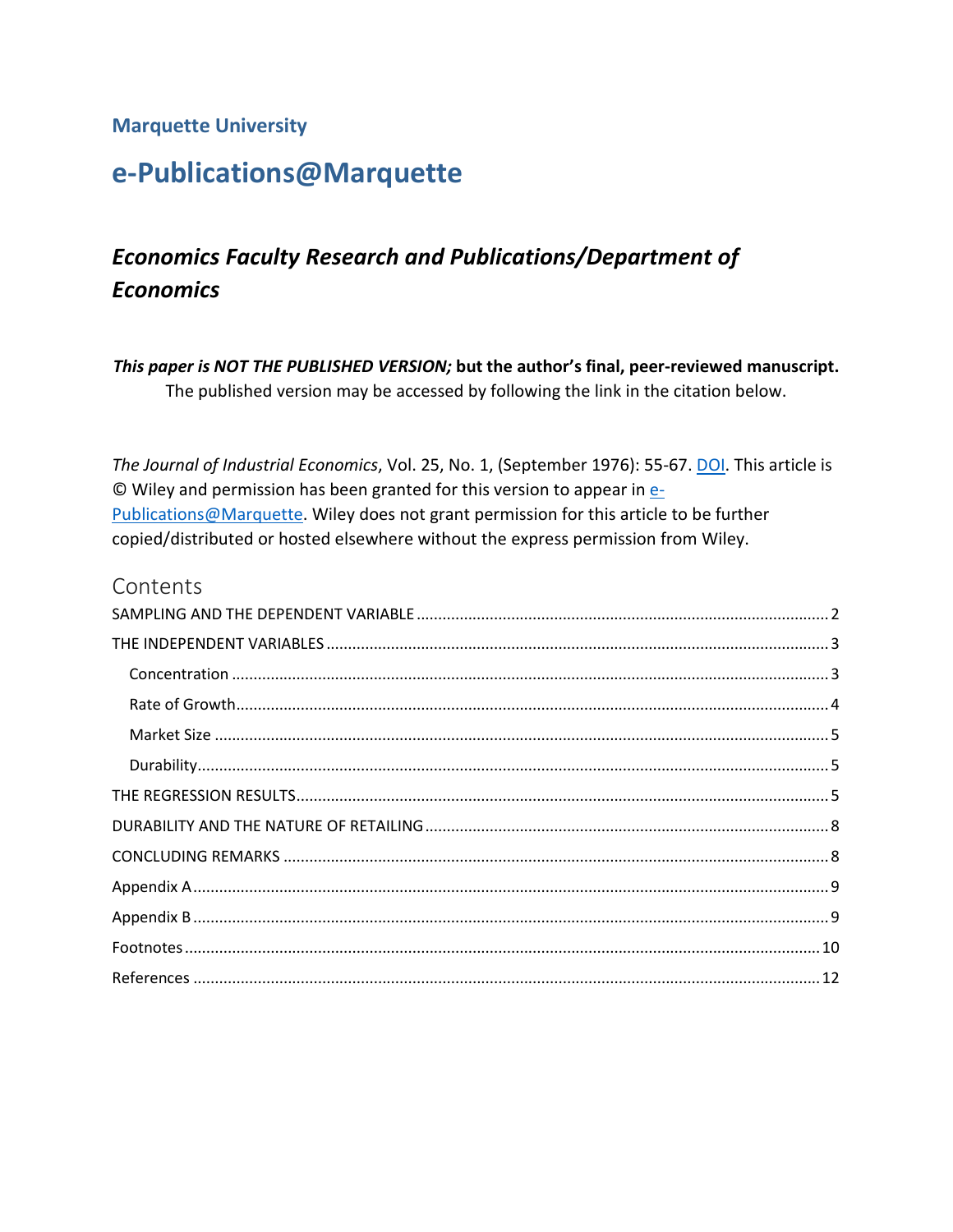# THE INFLUENCE OF MARKET STRUCTURE ON INDUSTRY ADVERTISING INTENSITY

### Brian C. Brush\*

Marquette University, Milwaukee, WI

 studies have been carried out which tend to support many of the hypotheses which have been the works of Else,<sup>14</sup> Doyle,<sup>3</sup> Greer,<sup>5</sup> Cable,<sup>2</sup> and Sutton,<sup>13</sup> among others. In recent years significant progress has been made in developing a theoretical model to explain intermarket differences in advertising intensity among consumer goods industries, and a number of empirical advanced. Beginning with the pioneering work of Kaldor and Silverman,<sup>71</sup> these studies have included

 The explanation for inter-market differences in advertising intensity has generally been sought market size, and the number of potential buyers, and in characteristics of the products, such as purchase frequency, unit price, product complexity, and the presence or absence of 'emotional' buying motives combinations of these and other market and product characteristics have met with some degree of success. However, most of the aforementioned studies have utilized United Kingdom data on rather narrow product categories to test for the hypothesized relationships,<sup>1</sup> while little empirical work has been done on these matters using American data.<sup>2</sup> To remedy this deficiency and provide alternative to construct a multiple regression model to explain inter-industry differences in advertising intensity. in characteristics of market structure, such as market concentration, the rate of growth in demand, associated with the products. Regression models employing independent variables representing various tests, the present study draws together a number of previously developed and well-known hypotheses This model is then tested using U.S. data for a sample of 28 four-digit consumer goods industries.

 The independent variables employed in this study have been selected on the basis of theoretical considerations, previous results, and the pragmatic criterion of data availability. They include market durability, which serves as a proxy for a number of product and market characteristics. In addition, the overall results of the model tend to confirm previous findings based on U.K. data, although the which runs counter to the weight of recent evidence. concentration, market size, the rate of growth of demand, and a dummy variable representing product 'exceptional' product characteristics are controlled for through the sample selection process. In general, relationship between advertising and concentration appears to be linear rather than quadratic, a result

## <span id="page-2-0"></span>SAMPLING AND THE DEPENDENT VARIABLE

Mann *et al.*<sup>8</sup> and Telser<sup>15</sup> to test for a simple linear relationship between advertising intensity and appeared in Printers' Ink, Advertisers' Guide to Marketing (1959-61 issues). From these lists, those firms were selected which were primarily engaged in the production of consumer goods and for which it appeared that 50% or more of sales came from a reasonably defined consumer goods industry, and for The advertising data used in this study are trade journal data similar to those employed previously by concentration.3 The specific sources of data are the lists of 'million dollar advertisers' which formerly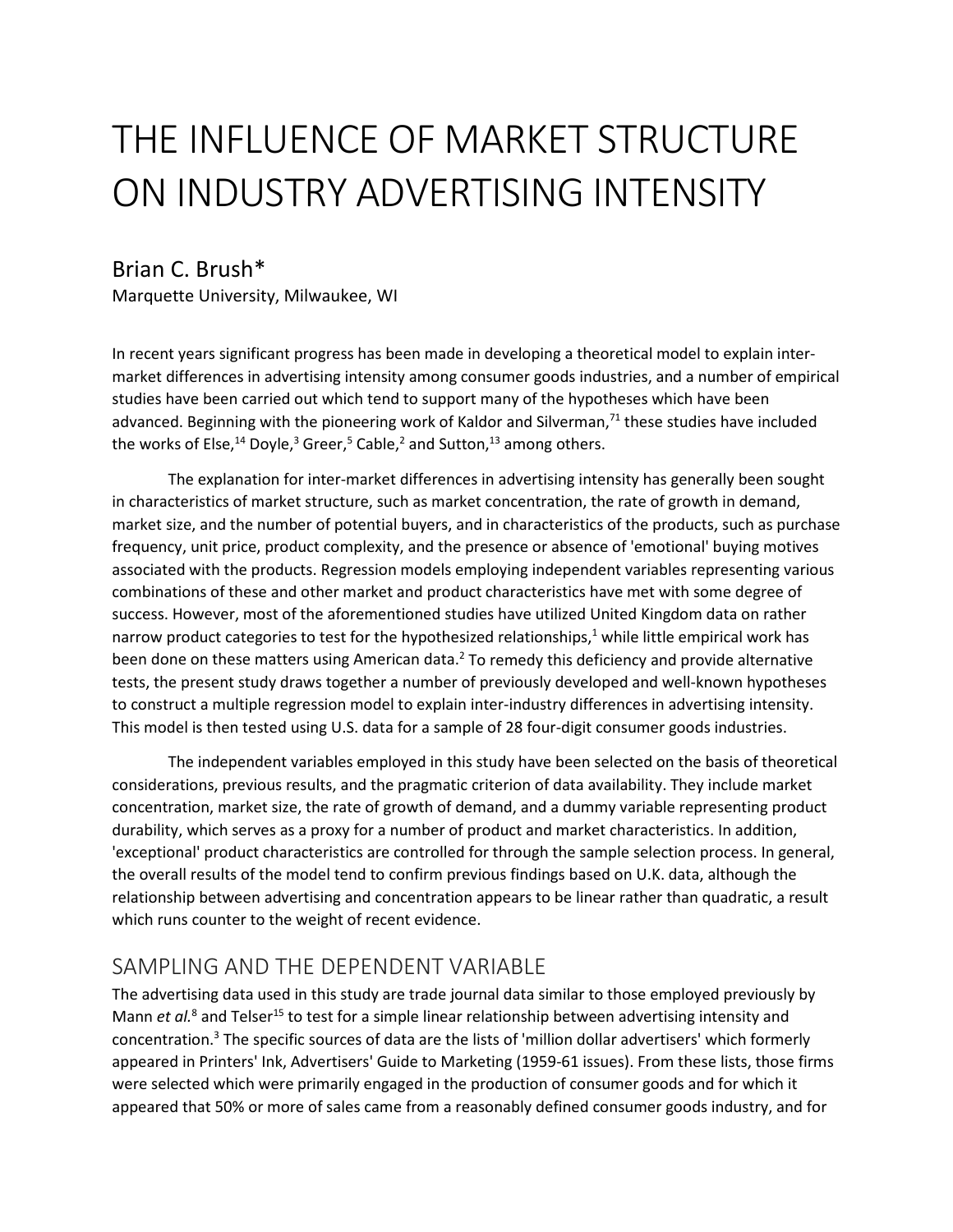industry, an advertising-to-sales ratio was calculated as the weighted (by sales) average of the ratios for which sales revenue data were available in Moody's Industrial Manual.<sup>4</sup> With the exceptions noted below, the resulting sample of industries then consists of all reasonably defined four-digit<sup>5</sup> Census industries producing consumer goods to which at least two firms could be assigned. <sup>6</sup> For each included the individual firms assigned to the industry, averaged for the years 1957-59.7

 because they lump over-the-counter drugs together with ethical drugs, which can be purchased only by prescription. Both Doyle<sup>3</sup> and Cable<sup>2</sup> attempted to account for the exceptional nature of some of these Three industries have been specifically excluded from our sample: toiletries, pharmaceuticals, and cleansers. These industries tend to have exceptionally high advertising intensities for reasons not accounted for in our model.<sup>8</sup> In addition, data on the pharmaceutical industry are seriously flawed products by employing a special dummy variable in their regression equations. However, because the presence of these observations in the present sample would tend to distort the relationship between advertising intensity and some of the independent variables, we have chosen to follow the practice of both Mann *et al.*<sup>8,9</sup> and Sutton,<sup>13</sup> excluding these industries from the sample.<sup>9</sup>

 Advertising-to-sales ratios for the 28 industries included in the sample, and data on the independent variables discussed immediately below, are presented in Appendix A. A list of firms included in each industry is presented as Appendix B.

## <span id="page-3-0"></span>THE INDEPENDENT VARIABLES

 are sketched only very briefly below. The measurement of each independent variable is also briefly The hypotheses relating each of the independent variables to advertising intensity are well known and described below.

#### <span id="page-3-1"></span>Concentration

 replete with suggestions that concentrated industries (oligopolies) are likely to advertise more price competition, and that competition in consumer oligopolies tends to emphasize advertising.<sup>10</sup> This recently, it has been proposed that the relationship is quadratic, with advertising intensity rising with industry advertising intensity towards the joint monopoly optimum. The weight of recent evidence does While advertising has been suggested as a possible cause of rising concentration, the literature is also intensively than other industries, and that higher concentration causes higher advertising intensity. It is argued that oligopolistic interdependence tends to deter non-price competition much less than it deters has led to the expectation of a positive, linear (i.e. monotonic) relationship between advertising intensity and concentration, although little empirical evidence has been produced to support it.<sup>11</sup> More concentration up to a point, and then decreasing with further increases in concentration as the strength of mutual interdependence leads to tacit or overt collusion on advertising as well as price, reducing tend to support this 'quadratic hypothesis'.<sup>12</sup> Since the theoretical issues have not yet been satisfactorily resolved, we shall test both the linear and quadratic formulations with our sample data.

 are employed. Six industries in our sample are among those industries identified by the Census Bureau as being characterized by regional or local, rather than national, markets, and for these industries the The measure of concentration used is generally the four-firm national concentration ratio reported by the Census Bureau for 1958,<sup>13</sup> but for some industries, regional or local concentration ratios Census Bureau has published concentration ratios for separate regions and/or localities as well as for the U.S. as a whole. For these industries, the use of national concentration ratios would tend to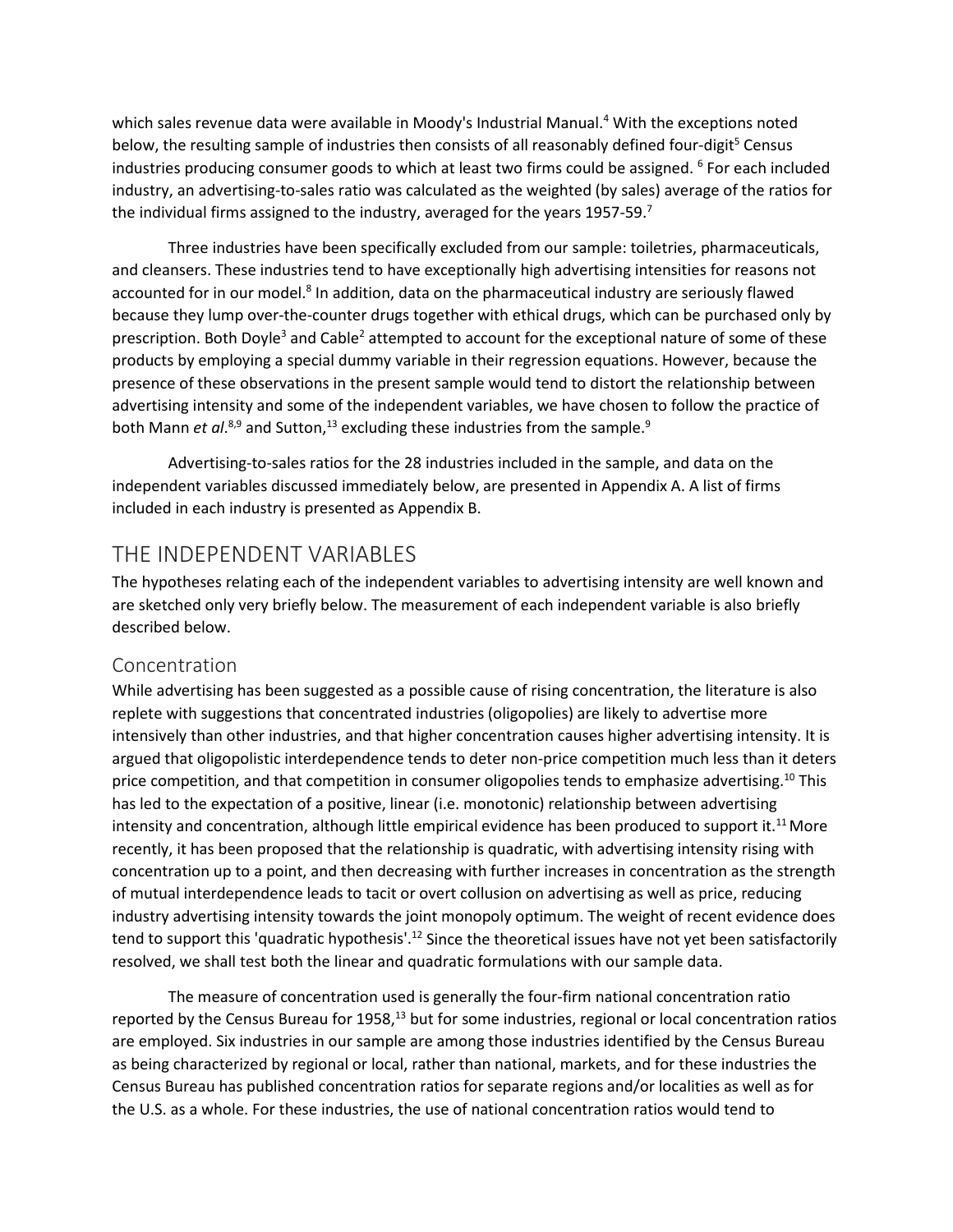calculated weighted average concentration ratios based on Census figures for the separate regions or below.<sup>14</sup> While these adjustments are necessarily crude, it seems certain that our adjustments are in the right direction, and highly likely that our adjusted figures more accurately describe the "true" degree of understate the 'true' concentration in the component regional or local markets. Therefore, we have localities, in effect adjusting the national concentration ratios to take account of the regional or local character of the markets involved. The 'raw' and 'adjusted' ratios for the six industries appear in Table I market concentration than do the raw national concentration ratios.<sup>15</sup>

| <b>INDUSTRIES</b>    |                 |           |              |  |  |  |
|----------------------|-----------------|-----------|--------------|--|--|--|
| Industry             | <b>SIC</b> Code | Raw conc. | Adj. conc.   |  |  |  |
| Meat packing         | 20 I I          | 34        | 42           |  |  |  |
| Canned vegetables    | 2033            | 29        | 42           |  |  |  |
| Bread and bakery     | 2051            | 22        |              |  |  |  |
| Beer and malt        | 2082            | 28        | $^{47}_{62}$ |  |  |  |
| Household furniture  |                 | 14        | 26           |  |  |  |
| Paints and varnishes | 251<br>2851     | 25        | 28           |  |  |  |

| Table I |  |  |                                                        |  |  |  |
|---------|--|--|--------------------------------------------------------|--|--|--|
|         |  |  | RAW AND ADJUSTED CONCENTRATION RATIOS FOR SIX REGIONAL |  |  |  |
|         |  |  | <b>INDUSTRIES</b>                                      |  |  |  |

#### <span id="page-4-0"></span>Rate of Growth

 structural feature of the market having a bearing on the nature and intensity of competition in the industry. Although previous results obtained by Greer<sup>15</sup> and Cable<sup>2</sup> have been disappointing, a positive growing rapidly, profits often rise faster than sales, and to the extent that firms spend part of these as the result of an *absolute* decline in a rival's sales and profits. The chances of improving one's situation will therefore seem especially good. And one device often used in attempting to achieve a larger market share is the introduction of new brands or new versions of existing products, which is usually Like concentration, the rate of growth of market demand is generally regarded as an important association between demand growth and advertising is expected for several reasons. When demand is higher profits on advertising, advertising intensity may be increased. And that seems likely to happen, for aggressive behavior to increase one's profits or market share will seem less risky in the face of rapidly growing demand. This is so because an increase in the market share of one firm need not come accompanied by greater advertising efforts, at least for an initial period.

 Our measure of the rate of growth of market demand is based upon the growth of industry shipments. To emphasize the long-term effects of demand growth and to avoid the influence of short- data, we were faced with the choice between two periods, 1947-58 and 1954-63. The latter period was business conditions were more similar in the years 1954 and 1963 than they were in the years I947 and 1958.<sup>16</sup> Thus, a measure based on the 1954-63 period is more likely to reflect industry trends rather than cyclical movements, which may differ greatly among industries in our sample. The measure used is the run cyclical fluctuations, a period of some length is necessary. Considering the availability of Census chosen on two grounds. First, it seems likely that growth in the recent past and anticipated growth in the near future would be the most significant in influencing advertising decisions. Secondly, general ratio of Census industry shipments for 1963 to Census industry shipments for 1954.<sup>17</sup>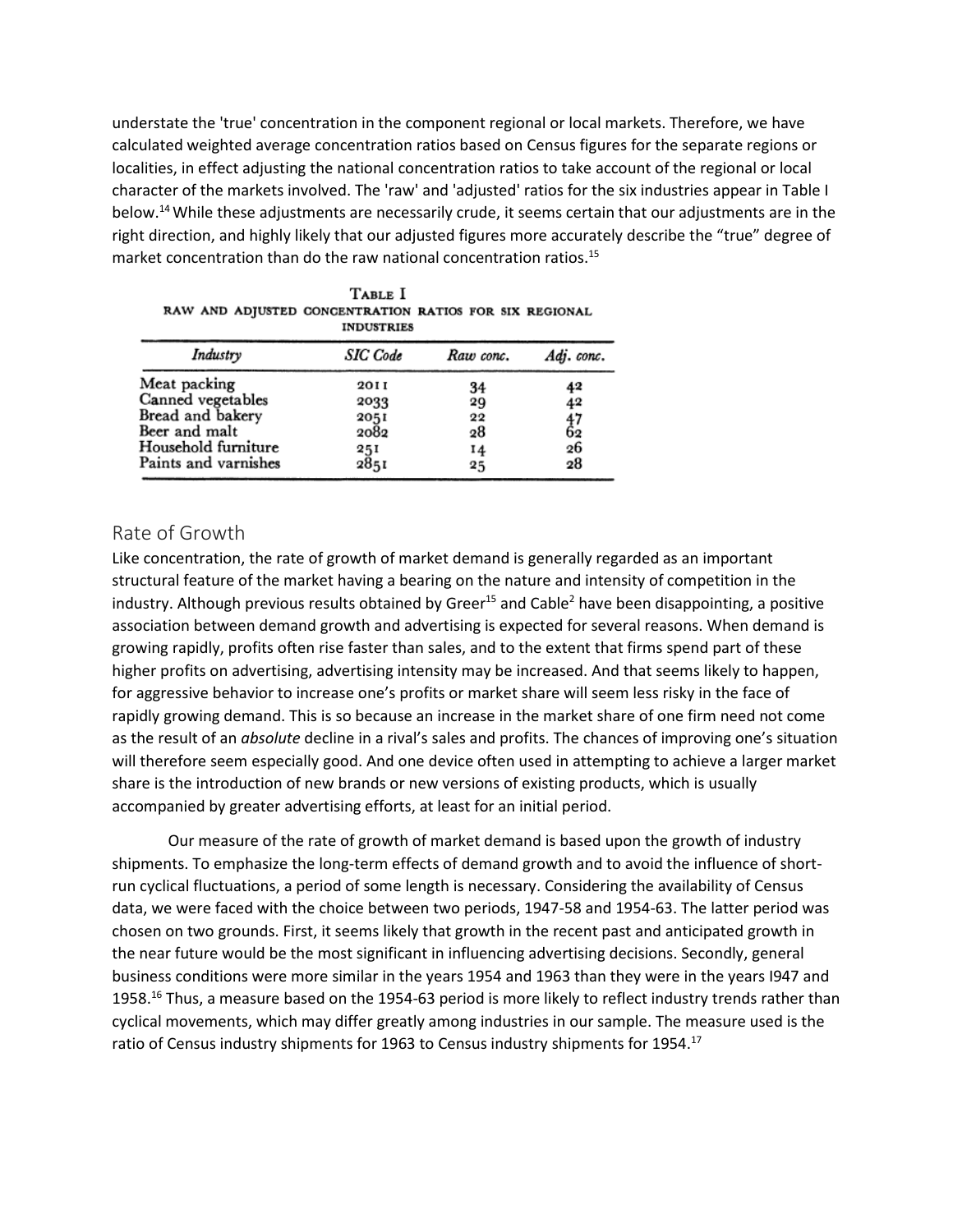#### <span id="page-5-0"></span>Market Size

Else<sup>4</sup> and Doyle<sup>3</sup> have previously argued that industry advertising intensity will tend to be inversely related to the size of the market, in terms of the value of sales, and their own empirical results using budget, making the consumer more price conscious and less susceptible to the wiles of advertising, in advertising. Our measure of market size is the total value of shipments (or production) in each hypothesized relationship depends on the relative significance of an industry's products in the typical U.K. data sup-ported this hypothesis, although Cable's results<sup>2</sup> did not. One reason for expecting this relationship is that industries producing widely purchased consumer goods which have large total sales have large sales per household. Therefore, the industry's products loom larger in the typical household discouraging competitive advertising. This factor is reinforced, according to Doyle, by economies of scale industry for 1958, as reported by the Census Bureau.<sup>18</sup> For the region-al industries, market sales are actually smaller, but the number of consuming units is proportionately smaller also, and since the household budget, comparability between industries characterized by national and regional markets requires that national market size be used for all industries.

 Because of the nature of the two variables, the variability of market size is potentially (and actually) much greater than that of advertising intensity, and this leads to the expectation of a semilogarithmic relationship between advertising intensity and market size. Therefore, the market size variable is used in logarithmic form. This is consistent with the idea that there may be, at the industry level, economies of scale in sales promotion, but that opportunities for such economies are gradually exhausted.

#### <span id="page-5-1"></span>Durability

 Durable goods tend to embody a number of product characteristics which lead to lower advertising-to- sales ratios than those observed for non-durables. According to Doyle [3, pp. 398-9], national advertising of information that must be conveyed is too complex for the mass media, and because durables are will be less efficient for durables because the number of potential purchasers is too small and the type used over a fairly long period and have a fairly high unit price, factors which encourage buyer planning. Doyle's empirical results have provided support for this hypothesis also.

 or durable, according to the postponability of the decision to purchase the products and the longevity of variable is used which takes the value of unity for non-durables and zero for durables. In accordance with previous discussion, a positive association is expected between this variable and advertising For regression purposes, we classify the products of a particular industry as either non-durable the products under typical use. Our classification generally follows that provided by Kaysen and Turner,<sup>19</sup> although a few of our industries are not classified by this source for various reasons. A dummy intensity.

## <span id="page-5-2"></span>THE REGRESSION RESULTS

 Table II below shows the simple correlation coefficients between advertising intensity and each of the independent variables for our 28 industry sample. Each has the correct sign and is statistically significant.

 The key results of this study are presented in Table III in the form of a series of multiple regression equations utilizing various combinations of the independent variables. Equations (I) through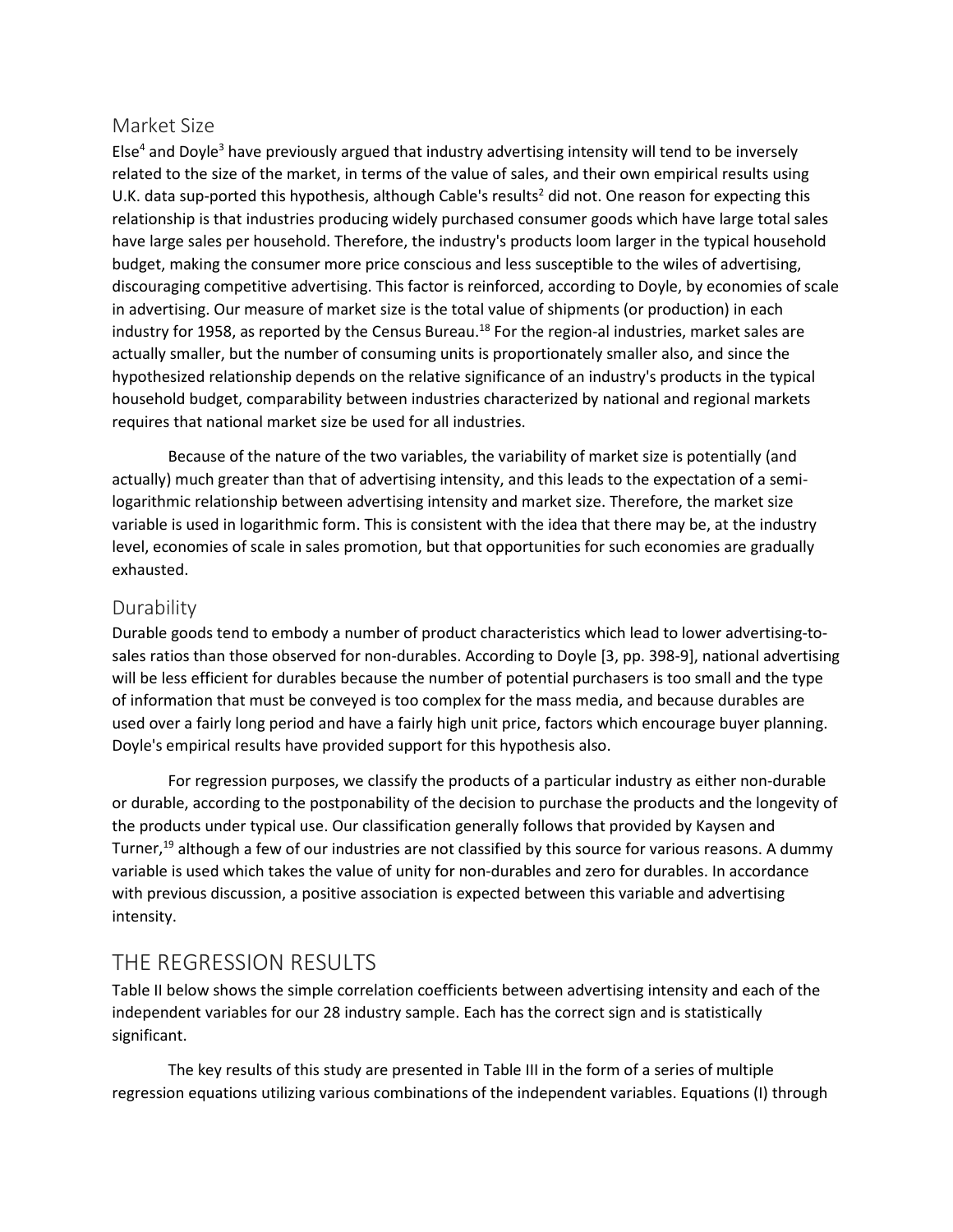(5) show the linear results, while, for purposes of comparison, equations (6) and (7) show results when a quadratic relationship between advertising intensity and concentration is hypothesized.

 Referring to the set of linear results first, all coefficients have the expected signs, and for the most part tend to be statistically significant, with the exception of the rate of growth coefficient. Overall, the best fitting equation is equation (I), which includes all four independent variables, and which, after correction for degrees of freedom, 'explains' nearly 60% of the inter-industry variation in advertising intensity.

| TABLE II<br>SIMPLE CORRELATION COEFFICIENTS-<br>ADVERTISING INTENSITY AND THE<br><b>INDEPENDENT VARIABLES</b> |                    |
|---------------------------------------------------------------------------------------------------------------|--------------------|
| Independent variable                                                                                          | Correlation        |
| Concentration                                                                                                 | $0.62**$           |
| Rate of growth                                                                                                |                    |
| Market size (log)<br>Non-durability                                                                           | $0.36*$<br>-0.63** |
|                                                                                                               |                    |

 $*$  Significant at the 95% level of confidence.

 $*$  Significant at the  $99\%$  level of con-<br>fidence. The significance of the correlation

coefficients is tested by means of a one-tailed 't'-test.

 The statistical significance of the concentration variable is sensitive to the presence of the and (4) demonstrates. This is probably due to a predictable collinearity between these two variables. shipments variable in the regression equation, as a comparison of equation (2) with equations (I), (3), The simple correlation between these variables is – 0.537, and, comparing equation (5) with equations (I), (3), and (4), it can be seen that the shipments variable also performs better when the concentration variable is excluded. Despite this multicollinearity problem, the concentration coefficient is very nearly significant when all variables are included, and is significant in all other equations.

 when the latter is used in conjunction with the shipments variable. Although they are crude measures, these two variables together seem to pick up much in the way of product characteristics which have an important influence on advertising intensity. The rate of growth variable performs relatively poorly compared to the other variables, although it consistently has the correct sign and is usually statistically The shipments variable is consistently highly significant, as is the non-durability dummy, at least significant at the I0% level of confidence or better.

 concentration is linear or quadratic, we also present in Table III equations (6) and (7), which should be determination, corrected for degrees of freedom. Furthermore, in both cases the  $C^2$  term takes the Since a controversy exists as to whether the relationship between advertising intensity and compared directly to equations (I) and (2), respectively. In both cases, the comparison reveals that the addition of the  $C^2$  term to the regression equation actually reduces the multiple coefficient of wrong (positive) sign, and the concentration coefficients are not statistically significant. These same results are obtained for all combinations of the independent variables. The results with our sample data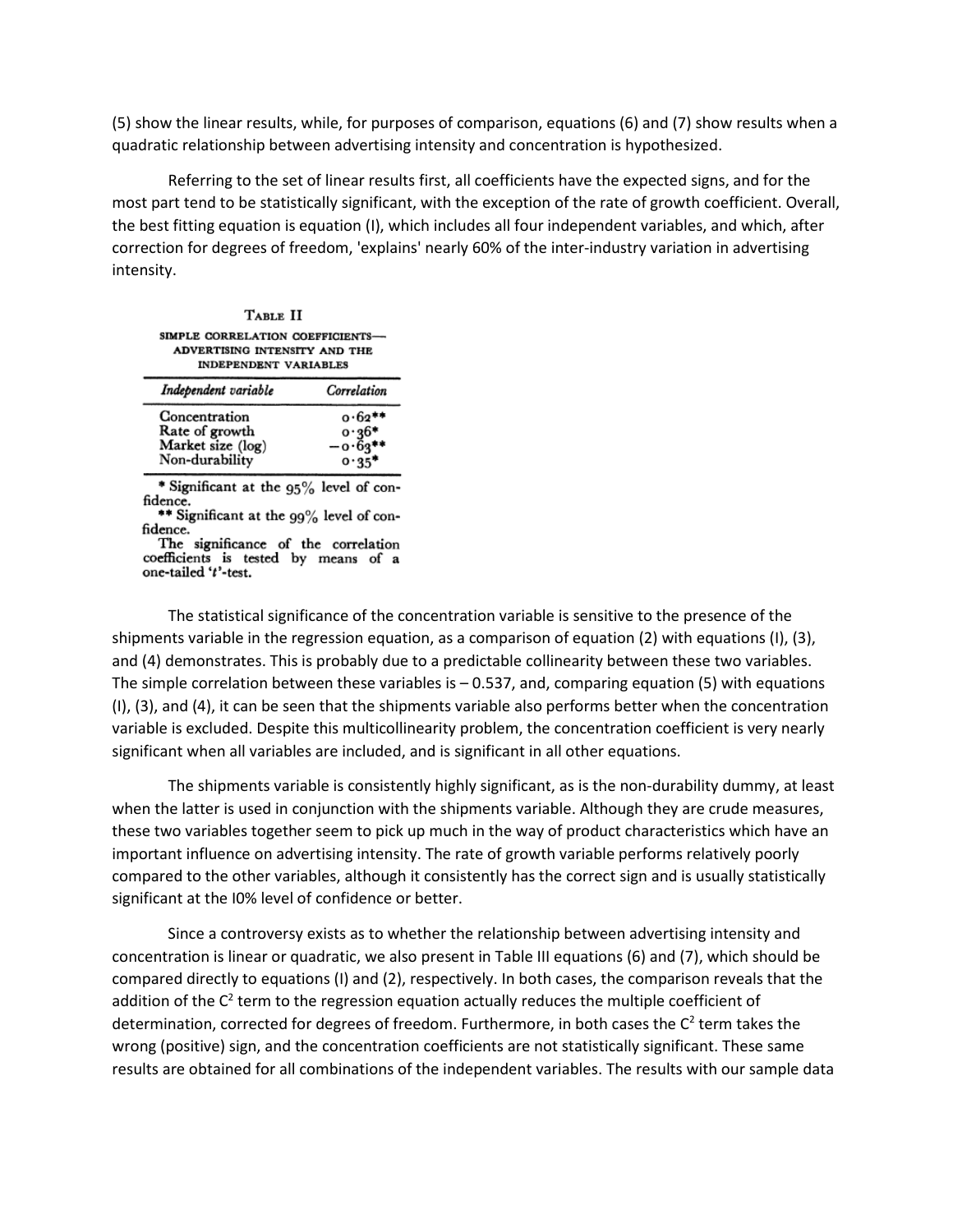|                   |                                                                                                            |                             |                                     | TABLE III                  |                          |                            |            |                             |
|-------------------|------------------------------------------------------------------------------------------------------------|-----------------------------|-------------------------------------|----------------------------|--------------------------|----------------------------|------------|-----------------------------|
|                   | MULTIPLE REGRESSION EQUATIONS EXPLAINING ADVERTISING INTENSITY<br>(28 industries; t-values in parentheses) |                             |                                     |                            |                          |                            |            |                             |
| Equation          | Constant                                                                                                   | C<br>Concentration          | $C^2$<br>Square of<br>concentration | Rate of<br>growth          | Log<br>shipments         | Non-<br>durability         | $R^2$      | Corrected<br>R <sup>2</sup> |
| $\left( 1\right)$ | 5.4712                                                                                                     | 0.0330                      |                                     | 1.8709                     | $-2.6368**$              | $1.8629**$                 | $0.646**$  | $0.584**$                   |
| $\left( 2\right)$ | $-4.3655$                                                                                                  | (1.62)<br>$0.0678**$        |                                     | $(1 \cdot 41)$<br>2.1083   | ( — 3 · 20)              | (2.62)<br>1 3789           | $0.488**$  | $0.424**$                   |
| $(3)$             | 8.1876                                                                                                     | (3.37)<br>o.o388*<br>(1092) |                                     | (1.35)                     | $-2.7018**$<br>$(-3.22)$ | (1.69)<br>$1.8595**$       | $0.615***$ | $0.567***$                  |
| (4)               | 4:5333                                                                                                     | $0.4203*$<br>(2.14)         |                                     | 1.8552<br>(1.26)           | $-2.1727$ *              | (2.56)                     | $0.539**$  | $0.481**$                   |
| (5)               | 8.6430                                                                                                     |                             |                                     | $2.3045$ <sup>*</sup>      | $(-2.41)$<br>$-3.3578**$ | $2.1625***$                | $0.604***$ | $0.555***$                  |
| (6)               | 6.0668                                                                                                     | 0.0139                      | 0.0003                              | (1.71)<br>$1 \cdot 7878$   | $(-4.67)$<br>$-2.6284**$ | (3.04)<br>$1.8559**$       | $0.646**$  | $0.566**$                   |
| (7)               | $-3.1622$                                                                                                  | (0.13)<br>0.0309<br>(0.25)  | (0.32)<br>0.0003<br>(o.3o)          | (1.25)<br>1 9474<br>(1.16) | $(3 \cdot 11)$           | (2.55)<br>1.3685<br>(r·64) | $0.490**$  | $0.401**$                   |

\* Significant at  $95\%$  level of confidence.<br>\*\* Significant at  $99\%$  level of confidence.<br>The statistical significance of the regression coefficients is tested by means of a one-tailed 't'-test, and of the multiple coeff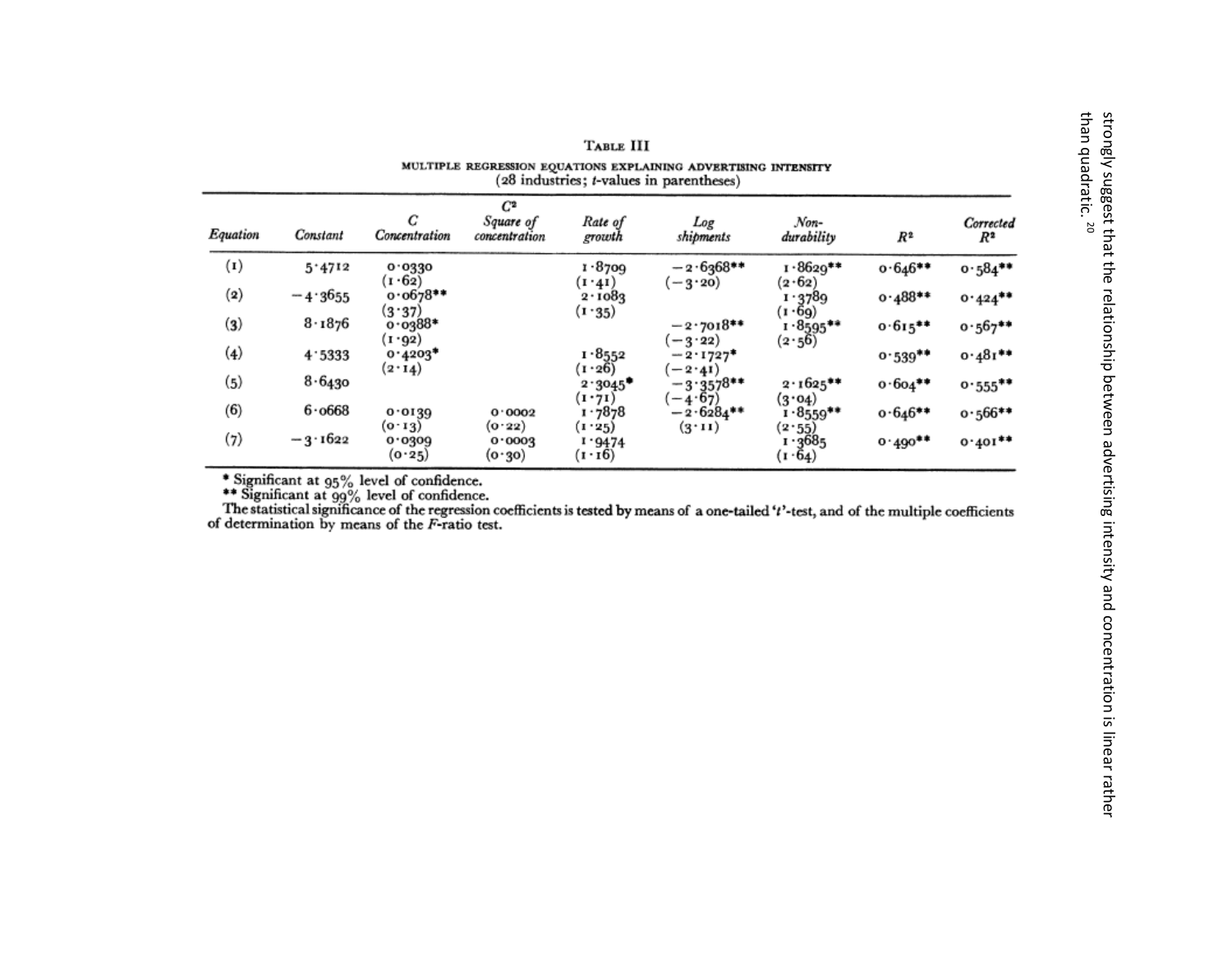## <span id="page-8-0"></span>DURABILITY AND THE NATURE OF RETAILING

 provided with the sale, and (2) high locational density of outlets signals that convenience is very convenience outlets, since they typically embody product characteristics such as high unit prices and product complexity which would lead consumers to 'shop around'. One would also expect most nonthat, for our sample of industries, the two classifications 'match' in at least 26 out of 28 cases.<sup>22</sup> Thus, It is interesting to note the relationship between the durable-non-durable classification used in this paper and Porter's classification of manufacturing industries into those which sell through convenience and non-convenience retail outlets, respectively [II]. Porter argued, and his empirical tests tended to confirm, that manufacturers' advertising would have a much greater impact on industry profits for those industries selling through convenience outlets, defined as outlets where (I) little or no sales assistance is important to the consumer. One would expect most durables to be sold primarily through nondurables to be sold through convenience outlets because they lack these same characteristics.<sup>21</sup> Although the data are not entirely adequate for classifying four-digit product categories, it does appear our results suggest the common-sense conclusion that industries in which advertising is likely to be more profitable are those which tend to advertise more intensively.

## <span id="page-8-1"></span>CONCLUDING REMARKS

 The statistical results in this paper are reasonably consistent with the theoretical predictions, for each of the four independent variables employed in the multiple regression equations appears to have an influence on advertising intensity in the manner predicted, and roughly three-fifths of the inter-industry variation in advertising intensity was explained by the independent variables. The relationship between advertising intensity and concentration appeared to be linear rather than quadratic, contrary to some recent results of Greer, Sutton, and Cable, suggesting that this controversy is still far from resolved.

 previous findings the role of market size and durability, and suggest that market and product variables do play a major role in influencing industry and performance in the area of advertising intensity. It much other than those captured by the durability classification, as well as to measurement generally. Further Although the results of this paper are based on a limited single time period, they do corroborate of the 'unexplained' variation in industry advertising due to differences in the nature of the product refinements in the specification and independent variables might be expected to yield positive, if returns.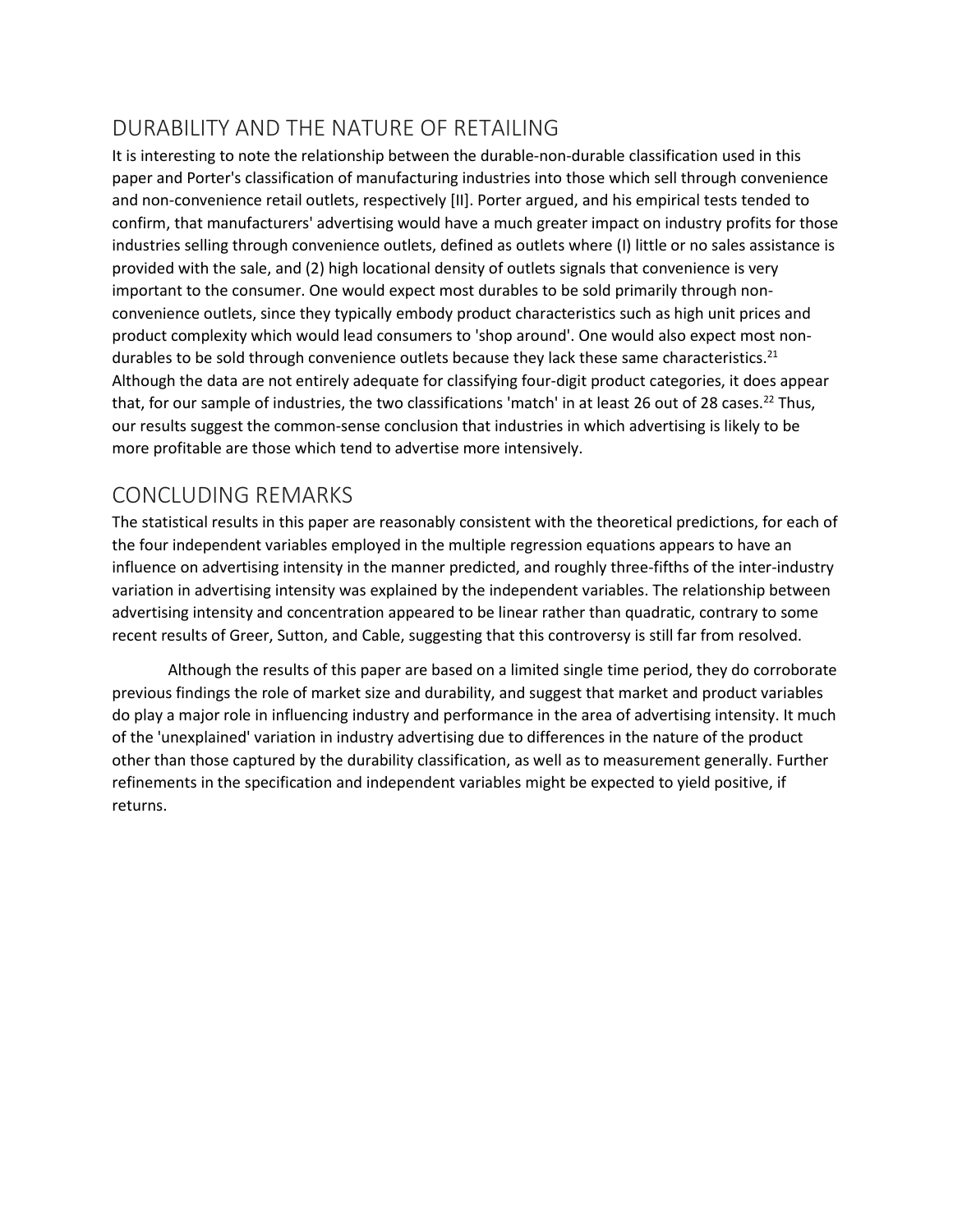## <span id="page-9-0"></span>Appendix A

| INDUSTRY DATA USED IN THE REGRESSION ANALYSIS |             |              |                |                |                            |                       |
|-----------------------------------------------|-------------|--------------|----------------|----------------|----------------------------|-----------------------|
| Brief industry title                          | SІC<br>Code | A/S<br>ratio | Conc.<br>ratio | Growth<br>rate | Shipments<br>(\$ millions) | $N$ on-<br>durability |
| Meat packing                                  | 2011        | 0.41         | 42             | 1.37           | 11,962                     | I                     |
| Condensed milk                                | 2023        | 2.06         | 50             | 1.27           | 770                        |                       |
| Canned vegetables                             | 2033        | 1 · 42       | 42             | 1.62           | 2,911                      | 1                     |
| Cereal preparations                           | 2043        | 5.94         | 83             | 1.81           | 433                        |                       |
| Prepared flour                                | 2045        | 4.31         | 75             | 1.61           | 263                        |                       |
| Bread and bakery                              | 205 I       | 3.09         | 47             | $1 - 47$       | 3,699                      | 1                     |
| Biscuits, crackers                            | 2052        | 2.62         | 65             | 1.42           | 917                        |                       |
| Chewing gum                                   | 2073        | 6.91         | 89             | 1.42           | 184                        |                       |
| Beer                                          | 2082        | 5.19         | 62             | 1.25           | 1,980                      | 1                     |
| Distilled liquor                              | 2085        | 7-26         | 60             | 1.53           | 830                        |                       |
| Soft drinks                                   | 2087        | 5.02         | 55             | 1.64           | 495                        | 1                     |
| Cigarettes                                    | 2111        | 5.60         | 79             | 1 . 62         | 2,159                      |                       |
| Cigars                                        | 2121        | 5.09         | 54             | 1 · 06         | 352                        | 1                     |
| Household furniture                           | 251         | 1.70         | 26             | 1.54           | 3,163                      | о                     |
| Sanitary paper                                | 2649        | 3.00         | 37             | 1 · 70         | 1,171                      | 1                     |
| Periodicals                                   | 272 I       | 1.64         | 31             | 1.59           | 1,651                      | I                     |
| Soaps and detergents                          | 2841        | 8.02         | 90             | 1.62           | 1,176                      | 1                     |
| Paints and varnishes                          | 2851        | о 63         | 28             | 1.52           | 1,736                      | o                     |
| Tires and tubes                               | 30 I I      | o 69         | 74             | 1.42           | 2,272                      | о                     |
| Shoes                                         | 3141        | o·79         | 27             | 1 · 26         | 2,026                      | 1                     |
| Razors and razor blades                       | 34212       | 10.52        | 97             | 2.35           | 81                         | 1                     |
| Home laundry equipment                        | 3633        | 1.00         | 71             | 1.44           | 722                        | o                     |
| Electric housewares                           | 3634        | 2.88         | 43             | 1.44           | 755                        | o                     |
| Radio and TV sets                             | 3651        | 1.10         | 38             | 1-51           | 1,516                      | o                     |
| Photographic equipment                        | 3861        | 1 - 52       | 65<br>48       | 2.11           | 1,134                      | o                     |
| Clocks and watches                            | 3871        | 5.74         |                | 1.55           | 322                        | ο                     |
| Pens and mech. pencils                        | 3951        | 6.54         | 51             | 1 . 50         | 143                        | О                     |
| Hard-surface flooring                         | 3982        | 2.20         | 83             | 1.12           | 179                        | o                     |

Data sources are cited in the text.

## <span id="page-9-1"></span>Appendix B

THE SAMPLE OF FIRMS

| SIC         |                                                        |
|-------------|--------------------------------------------------------|
| Code        | Included firms                                         |
| 20I I       | Swift, Armour, Wilson, Morrell                         |
| 2023        | Carnation, Pet Milk                                    |
| 2033        | California Pack., Libby, Stokely-Van Camp, Green Giant |
| 2043        | Kellogg, Quaker Oats, Cream of Wheat                   |
| 2045        | General Mills, Pillsbury                               |
| 2051        | American, Continental, Ward, Interstate                |
| 2052        | Sunshine, National                                     |
| 2073        | American Chicle, Beech-Nut, Wrigley                    |
| 2082        | Anheuser-Busch, Schlitz, Falstaff, Lucky Lager         |
| 2085        | Hiram Walker, National, Distillers Corp., Schenley     |
| 2087        | Canada Dry, Coca-Cola, Pepsi-Cola, Royal Crown         |
| 2111        | American, Ligget & Myers, Phillip Morris, Reynolds     |
| 2121        | Bayuk, General, Consolidated                           |
| 251         | Kroehler, Simmons                                      |
| 2649        | Kimberly-Clark, Scott Paper                            |
| 2721        | Curtis, Time, Inc., McCall                             |
| 2841        | Colgate-Palmolive, Proctor & Gamble                    |
| 2851        | Glidden, Sherwin-Williams                              |
| <b>1109</b> | Firestone, Goodyear, U.S. Rubber, Goodrich             |
| 3141        | Brown Shoe, Genesco, International Shoe                |
| 34212       | Gillette, Eversharp                                    |
| 3633        | Whirlpool, Maytag                                      |
| 3634        | Sunbeam, Landers, Frary & Clark                        |
| 3651        | Admiral, Motorola, Philco, Zenith                      |
| 3861        | Eastman Kodak, Polaroid                                |
| 3871        | Bulova, Longines-Wittnauer, Elgin                      |
| 3951        | Parker Pen, Shaeffer, Scripto                          |
| 3982        | Congoleum Nairn, Armstrong Cork, Sandura               |

- 
- 
- 
- 
- 
- 
- 
- 
- 
- 
- 
- 
- 
- 
-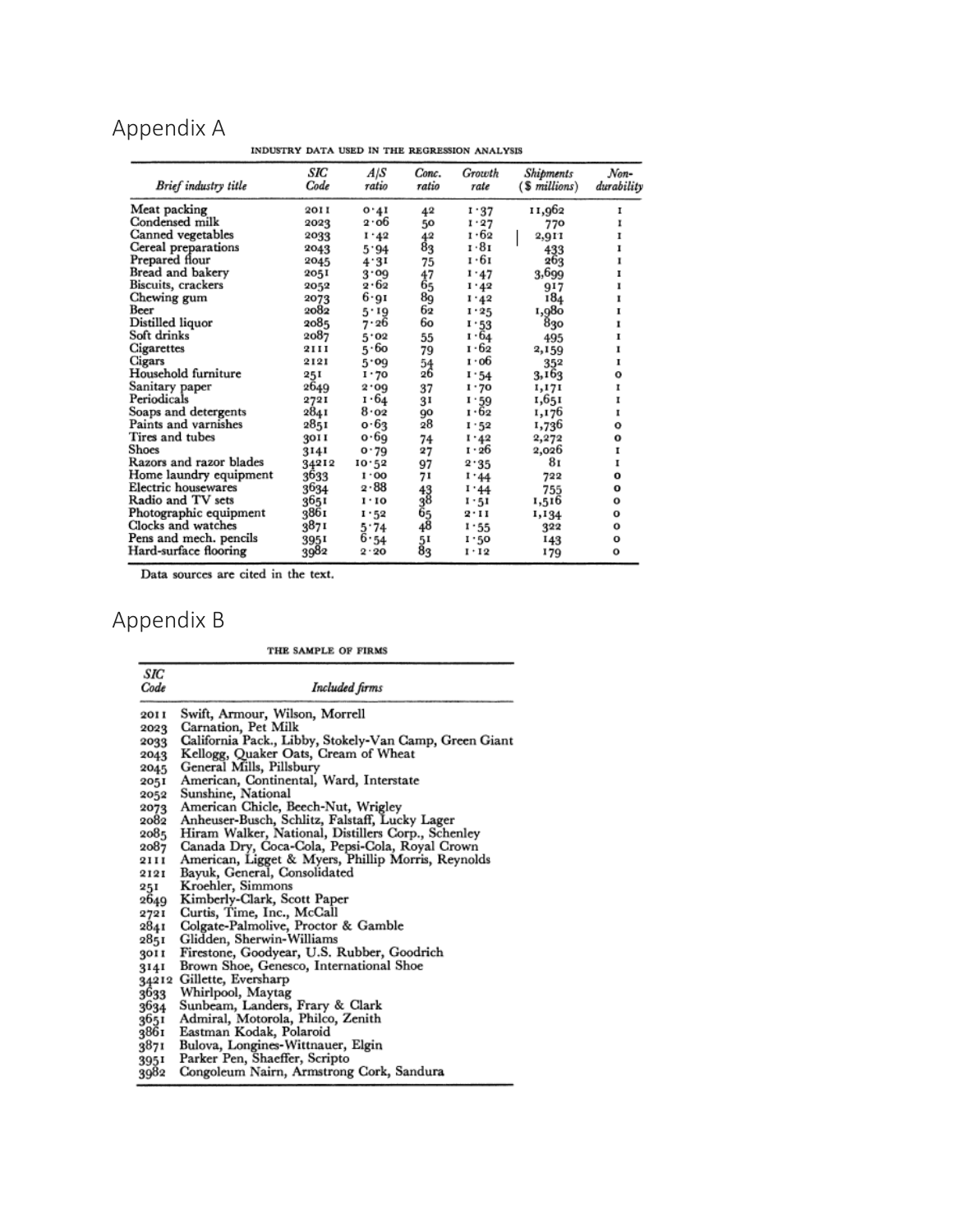#### <span id="page-10-0"></span>Footnotes

- \* This paper had its origins in an unpublished Ph.D. dissertation [I]. I am grateful to David McFarland, George Douglas and James Murphy for helpful comments during the course of that study. I would also like to acknowledge the financial support of the University of North Carolina and the services of the Marquette University Computing Center. The present version of this paper has
- benefited substantially from the comments of an anonymous referee.<br><sup>1</sup> Among the works cited, only the Greer study made use of U.S. data, and he employed only two broader industry categories, but tested only for a relationship between advertising intensity and independent variables, concentration and industry growth. Among the U.K. studies, Sutton used
- concentration.<br><sup>2</sup> Relevant U.S. studies have concentrated almost exclusively on the relationship between advertising and concentration. Besides the work of Greer, important studies include those of Mann et al. [8] and Telser [14, 15].
- Telser did not. This result was due largely to differences in the sample of industries used in the <sup>3</sup> Drawing upon the same data sources, Mann et al. found a statistically significant rela-tionship, while
- two studies, a matter to be discussed shortly.<br><sup>4</sup> The criteria could not be applied with precision in all cases. Firms were checked through Moody's to determine principal product lines and the extent as well as the nature of diversification. This effort produced results very similar to those of an independent investigator. On this, see Industrial Manual, Poor's Register of Corporations, Directors, and Executives, and other sources
- footnote 9. 5 Two industries were included at other than the four-digit level of detail: household furniture (SIC 25i) four-digit industries, but the establishments of the different industries within the group cross-elasticity of supply. (See M. Conklin and H. Goldstein, 'Census Principles of Industry and It should be noted that there is considerable for substitution on the demand side as well. The and razors and razor blades (SIC 342I2). The household furniture group consists of five separate frequently employ the same basic types of machinery and fabrication operations, and produce products belonging to several of the four-digit industries within the group, making for a high Product Classification, Manufacturing Industries', in National Bureau of Economic Research, Business Concentration and Price Policy, p. 3I (Princeton University Press, Princeton, N.J., I955).) production and marketing characteristics of razors and razor blades differ substantially from other products in the four-digit cutlery industry, and it is not uncommon to treat them as a separate industry. See, e.g. W. G. Shepherd, Market Power and Economic Welfare, p. 276 (Random House, New York, 1970).
- than four firms could have been used, but without any significant change in results. In these cases data for the largest four firms (in terms of average annual sales, 1957-59) were used. <sup>6</sup> No more than four firms were assigned to any industry. In a very small number of cases data for more
- cases data for the largest four firms (in terms of average annual sales, 1957-59) were used.<br>The broad data coverage on which this study is based was unfortunately discontinued by Printers' Ink growing diversification in American industry. The same problem arises with use of the Internal in 1962. However, firm data of this type, had it been available for more recent years, would probably have been less useful in measuring industry advertising intensity because of the Revenue Service advertising data which were employed by Telser [14] and which are available for more recent years.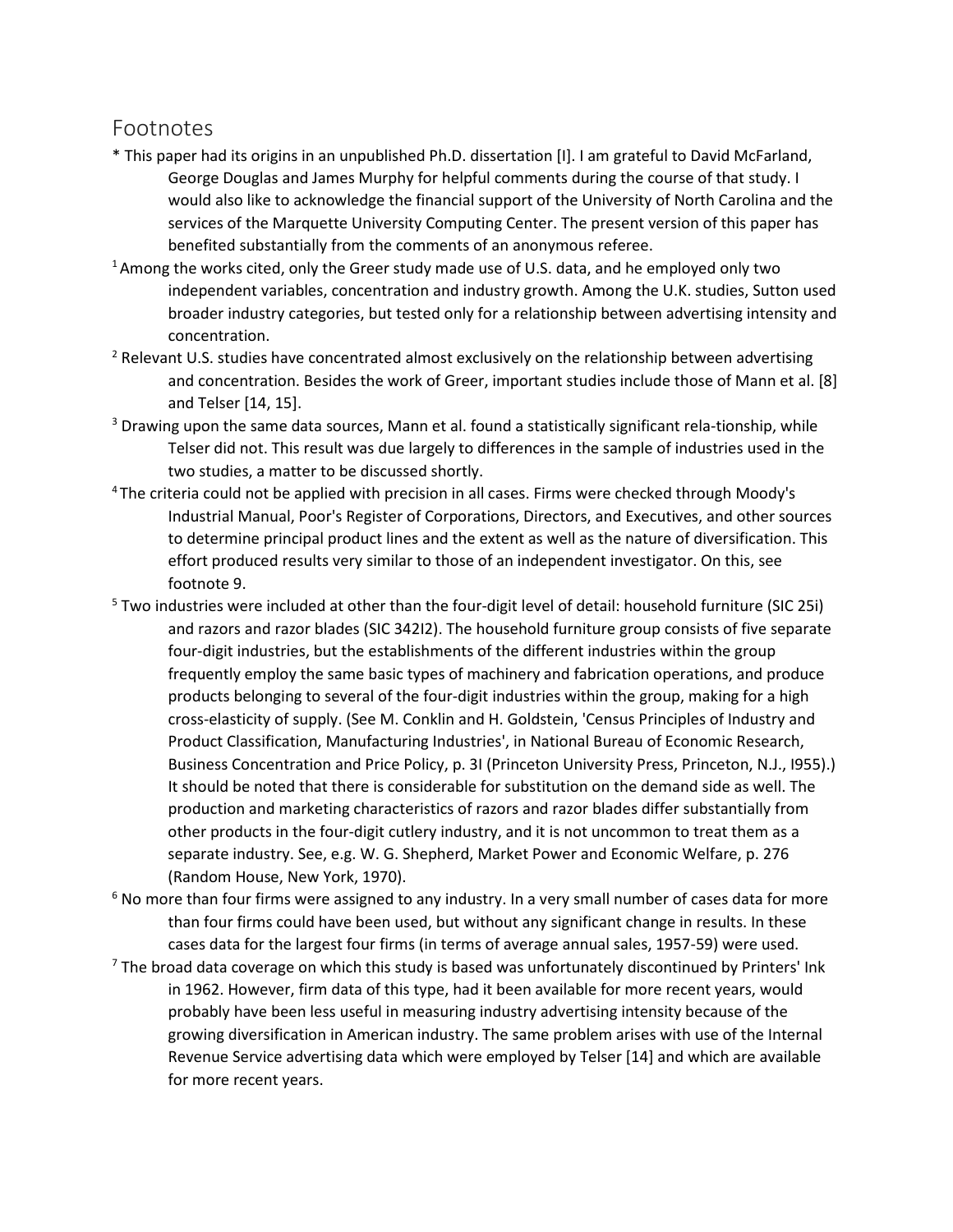- the mean advertising intensity of other consumer goods industries. See the data in the two intensities have been attributed to the presence of powerful emotional buying motives, such as <sup>8</sup> It is not uncommon for the measured advertising intensities in these industries to be four or five times studies of Telser [14, 15]. Also see Sutton [13, p. 67]. These exceptionally high advertising the desires for health, beauty, social success, etc. [3, pp. 408-9], and to a high turnover of brands in these product categories [14, pp. 547-51], [15, p. 94].
- [15, pp. 89-90]. However, in this study the advertising-to-sales ratio is viewed as a measure of  $9$ The present sample includes all of the remaining 23 industries included in a previous study by Telser [15]. For these 23 industries, the correlation between our advertising-to-ratios and those calculated by Telser on a comparable basis (excluding excise taxes from the sales figures for beer, liquor, and cigarettes) is +0.98. This indicates little variation in the sample of firms selected in the two studies. Telser argued for including excise taxes, and for his purposes, he may be right the proportion of total resources which flow into sales promotion. In this framework, excise taxes are irrelevant, since they do not reflect resource use.
- 
- <sup>10</sup> See, e.g. Else [4, PP. 96-9] and Scherer [12, pp. 334-7].<br><sup>11</sup> Those finding support for such a relationship include Else [4], Mann et al. [8], and, to a certain extent, Cable [2]. Those testing for such a relationship and failing to find one include Doyle [3], Telser
- [14, 15], and Sutton [13].<br><sup>12</sup> The quadratic relationship was first suggested in the work of Kaldor and Silverman [7]. For the theory and empirical evidence supporting the quadratic hypothesis, see Greer [5], Cable [2], and Sutton [13].
- <sup>13</sup> U.S. Bureau of the Census, Concentration Ratios in Manufacturing Industry I958, Part I, Table 2. Classification, it was necessary for some industries to employ the concentration ratio for the four-digit 'product class' rather than the four-digit 'industry'. See Table 4 of the same Because the industry classification used was that of the 1957 revision of the Standard Industrial publication. The figure for industry 34212 is for 1954.<br><sup>14</sup> Regional concentration ratios for 1958 were available for three industries: meat packing, canned
- Metropolitan Statistical Areas. See U.S. Bureau of the Census, *Concentration Ratios in*  Manufacturing Industry 1963, Part II, Tables 25 and 26. vegetables, and beer. The ratio used is simply the weighted (by value of shipments) average of the regional ratios provided. See Concentration Ratios ... I958, Part II, Table 36. For three additional industries, regional or local concentration ratios were available for 1963. For paints, the ratio used is the weighted average of the regional ratios provided. For the three-digit industry group, household furniture, the ratio used is the weighted average of the regional concentration ratios for industries 2511 and 2515, which are the two largest industries among those comprising group 251. Since the bread industry is data, characterized by local markets, the concentration ratio used is the weighted average of the ratios provided for eleven Standard
- *Manufacturing Industry 1963, Part II, Tables 25 and 26.* 15 One indication of this is the close similarity of our adjustments with those made by William Shepherd for these same industries for 1966, by methods not described but for similar reasons. See his *Market Power and Economic Welfare*, Appendix Table 8, Random House, New York, 1970.<br><sup>16</sup> One indicator of this is the civilian labor force unemployment rate. In 1954 this averaged 5.5%, and in
- 1963, 5.7%. In 1947, the rate averaged 3.9%, and in 1958, 6.8%. See *Economic Report of the President*, 1969, Table B-22, p. 252.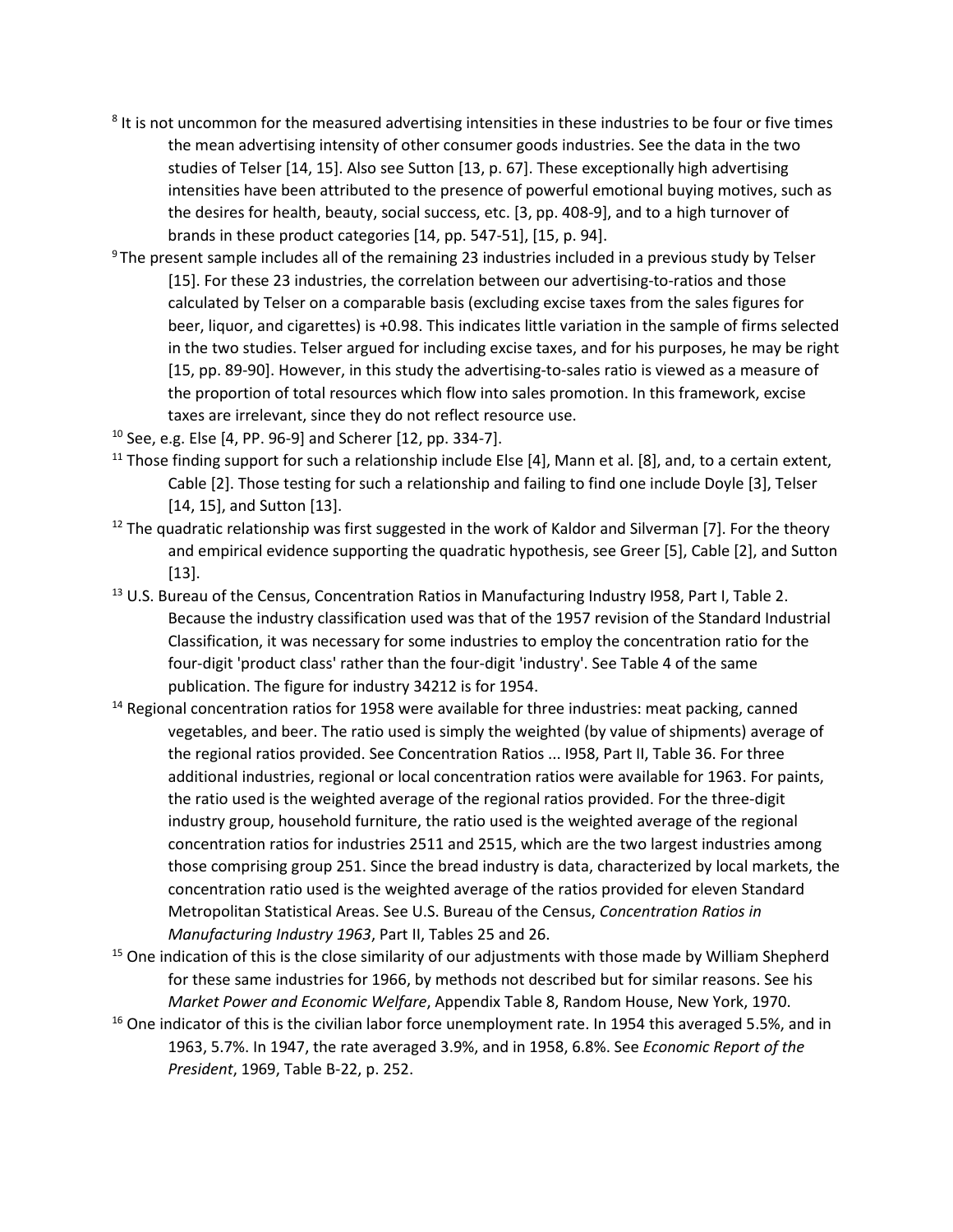- made, however. In general, for these industries, com-parable data for the years 1954 and 1958 were available under the 'old' definition, and for 1958 and 1963 under the 'new' definition. These data were used to compute estimates of the desired measure. Shipments for 1954 under the 'new' definition were simply estimated on the assumption that the ratio of shipments under the 'new' definition to shipments under the 'old' definition was the same in 1954 as it was in 1958. In most cases, considering the minor nature of the changes, this should be a fairly *Manufactures*, 1958 and 1963, Vol. I, Chapter 2, Table 3 (each year). <sup>17</sup> Since a major revision of the Standard Industrial Classification used by the Census Bureau to compile data took place in 1957, resulting in the reclassification of many products and changes in many industry definitions, comparable shipments data for the two years 1954 and 1963 were available for only 18 of our 28 industries. For the remaining industries, meaningful estimates could still be accurate assumption. For data under the 'old' definitions, see *Concentration Ratios* ... 1958, Part I, Table 2. For data under the 'new' definitions, see U.S. Bureau of the Census, *U.S. Census of*
- $18$  See Concentration Ratios ... 1958, Part I, Table 2. For those industries for which the concentration ratios are on a 'product' basis, the shipments figures are also (same source, Table 4).
- <sup>19</sup> Carl Kaysen and Donald Turner, Antitrust Policy, pp. 322-328, (Harvard University Press, Cambridge, Mass., 1959).
- finding a relationship between advertising intensity and concentration, but not on the nature of  $20$  It should be noted that the exclusion of the three exceptional industries has had a bearing on our that relationship. All three industries would be extreme outliers under either the linear or quadratic formulation, since their reported concentration ratios are very low.<br><sup>21</sup> Exceptions would appear to be found primarily in the clothing field, in which products are typically
- classified as non-durables but which are sold through non-convenience outlets. Here the
- vagaries of fit and fashion lead consumers to shop around.<br><sup>22</sup> The one clear exception is the shoe industry, which we have classified as non-durable, although its The nature of the data did not permit any inference about retailing of pens and mechanical products are sold through non-convenience outlets, again for reasons of proper fit and fashion. pencils.

#### <span id="page-12-0"></span>References

- unpublished Ph.D. dissertation, University of North Carolina at Chapel Hill, 1973. [1] Brush, Brian C., 'Advertising Intensity and Market Structure in Consumer Goods Industries',
- [2] Cable, John, 'Market Structure, Advertising Policy and Intermarket Differences in Advertising Intensity', in *Market Structure and Corporate Behavior*, K. Cowling (ed.) (Gray Mills, London, 1972).
- [3] Doyle, Peter, 'Advertising Expenditure and Consumer Demand', *Oxford Economic Papers* (November 1968).
- [4] Else, P. K., 'The Incidence of Advertising in Manufacturing Industries', *Oxford Economic Papers*  (March 1966).
- [5] Greer, Douglas, 'Advertising and Market Concentration', *Southern Economic Journal* (July 1971).
- [6] ------, 'Advertising and Market Concentration: Reply', *Southern Economic Journal* (January 1973).
- [7] Kaldor, Nicholas and Silverman, Rodney, *A Statistical Analysis of Advertising Expenditures and of the Revenue of the Press* (Cambridge University Press, Cam-bridge, 1948).